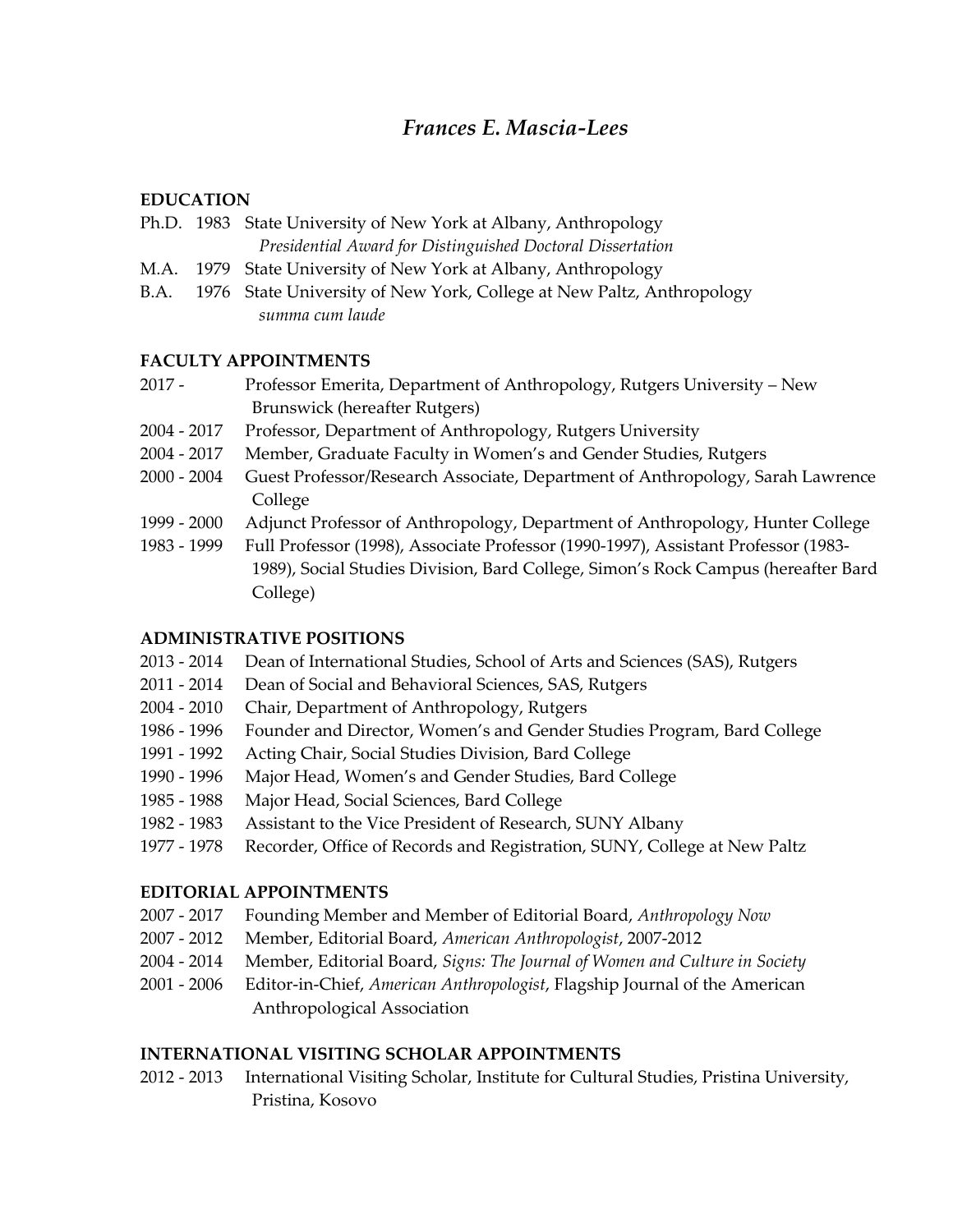- 2011 2012 International Visiting Scholar, Department of Women and Gender Studies, University of Tbilisi, Tbilisi, Republic of Georgia.
- 2008 2009 International Visiting Scholar, Department of Anthropology, Pristina University, Pristina, Kosovo.
- 2007 2008 International Visiting Scholar, Department of Cultural Studies, University of Sofia, Sofia, Bulgaria.

### **AWARDS, FELLOWSHIPS, AND OTHER RECOGNITIONS**

- 2007 2014 Faculty Associate, Center for the Study of Genocide and Human Rights, Rutgers-Newark
- 2006 2007 Fellow, Rutgers Center for Historical Analysis, Rutgers
- 2005 President's Award, American Anthropological Association (hereafter AAA)
- 2004 Featured in *Biographical Dictionary of Social and Cultural Anthropology*, edited by V. Amit, Routledge Press
- 1998 AAA/Mayfield Award for Excellence in Undergraduate Teaching of Anthropology
- 1996 1998 Speaker in the Humanities Program, New York Council for the Humanities
- 1992 1999 Associate Fellow, Institute for Research on Women, SUNY Albany
- 1991 1992 Visiting Scholar, Five College Women's Studies Research Center
- 1991 NEH Summer Seminar Fellowship (declined)
- 1982 Honors Convocation Award for Academic Excellence, SUNY Albany
- 1982 Research Foundation Fellowship, SUNY Albany
- 1981 Benevolent Association Fellowship, SUNY Albany
- 1979 Mashpee Tribal Council Research Fellowship
- 1978 1982 Herbert H. Lehman Graduate Fellowship

## **BOOK IN PROGRESS**

*Phenomenologies of Capitalism*.

## **PUBLICATIONS – BOOKS**

- 2016 Gender and Anthropology,  $2<sup>nd</sup>$  Edition. Waveland Press, Mascia-Lees and Black.
- 2011 *A Companion to the Anthropology of the Body and Embodiment*. Wiley-Blackwell, Mascia-Lees, ed.
- 2010 *Gender and Difference in a Globalizing World: 21st Century Anthropology*. Waveland Press. Mascia-Lees.
- 2005 *Women's Realities, Women's Choice*, 3rd Edition. NY and Oxford: Oxford University Press, The Hunter Women's Studies Collective: Bates, Denmark, Held, Helly, Hune, Lees, Mascia-Lees, Pomeroy, Somerville.
- 2000 *Taking a Stand in a Postfeminist World: Toward an Engaged Cultural Criticism*. SUNY Press, Mascia-Lees and Sharpe.
- 2000 *Gender and Anthropology*. Waveland Press, Mascia-Lees and Black.

## **PUBLICATIONS – BOOKS** (cont'd)

- 1992 *Tattoo, Torture, Mutilation, and Adornment: The Denaturalization of the Body in Culture and Text*. SUNY Press, 1992, Mascia-Lees and Sharpe, eds.
- 1984 *Toward a Model of Women's Status*. Peter Lang Publishers, Mascia-Lees.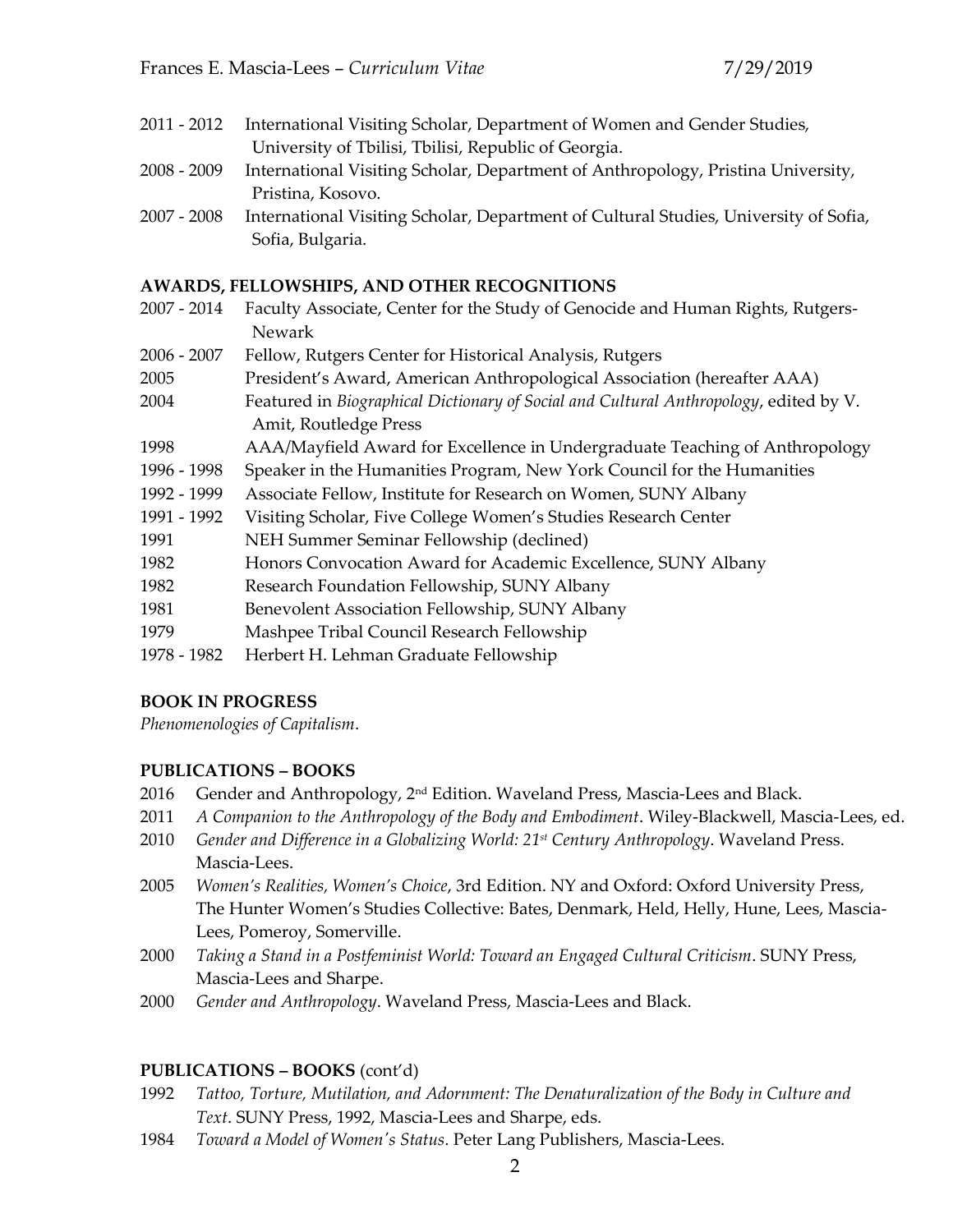### **PUBLICATIONS – BOOK CHAPTERS**

- 2016 "The Body and Embodiment in the History of Feminist Anthropology." In *New Directions in Feminist Anthropology*, edited by E. Lewin and L. Silverstein, Wiley-Blackwell.
- 2015 "American Beauty: The Middle Class Arts and Crafts Revival in the United States." In *Critical Craft: Technology, Globalization and Capitalism,* edited by A. Ory DeNicola and Clare Wilkinson, Bloomsbury, in press
- 2011 "Introduction." In *Companion to the Anthropology of the Body and Embodiment*, edited by Frances E. Mascia-Lees, Wiley-Blackwell, Mascia-Lees.
- 2011 "Aesthetic Embodiment and Commodity Capitalism." In *Companion to the Anthropology of the Body and Embodiment*, edited by Frances E. Mascia-Lees, Wiley-Blackwell, Mascia-Lees.
- 2011 "Prologue: Autoethnography." In A *Companion to the Anthropology of the Body and Embodiment*, edited by Frances E. Mascia-Lees, Wiley-Blackwell, Mascia-Lees.
- 2007 "Truth as Cultural Story." In *Joys of Teaching Anthropology*, edited by P. Rice, C. Kottak, and D. McCurdy, McGraw-Hill, Mascia-Lees
- 1999 "The Postmodernist Turn in Anthropology: Cautions from a Feminist Perspective." Reprinted in *Art and Interpretation*, edited by Eric Dayton, Broadview Press, Mascia-Lees, Sharpe, and Cohen.
- 1998 "Locked In or Locked Out or Holding Both Ends of a Slippery Pole: Confusion of Metaphors, Collaborations, and Intellectual Travesties." In *Making Worlds: Gender, Metaphor, Materiality*, edited by S. Aiken, A. Brigham, S. Marston, and P. Waterstone. University of Arizona Press, Mascia-Lees and Sharpe.
- 1996 "The Postmodernist Turn in Anthropology: Cautions from a Feminist Perspective." Reprinted in *Gender and Scientific Authority*, edited by E. Hammonds, S. Kohlstedt, and H. Longino, University of Chicago Press, Mascia-Lees, Sharpe, and Cohen.
- 1993 "Die postmoderne Wende in der Anthropologie: Vorbehalte aus feministischer Sicht." Reprinted in *Unbeschreiblich Weiblich? Beitrage zur Feministischen Anthropologie*, Gabriele Rippl (ed), Fischer Taschenbuch Verlag, Mascia-Lees, Sharpe, and Cohen.
- 1993 "The Postmodernist Turn in Anthropology: Cautions from a Feminist Perspective." Reprinted in *Anthropology and Literature*, edited by Paul Benson, University of Illinois Press, Mascia-Lees, Sharpe, and Cohen.
- 1992 "Soft-Tissue Modification and the Horror Within," introduction to *Tattoo, Torture, Mutilation, and Adornment: The Denaturalization of the Body in Culture and Text*. SUNY Press, Mascia-Lees and Sharpe.
- 1992 "The Marked and the Un(re)marked: Tattoo and Gender in Theory and Narrative," in *Tattoo, Torture, Mutilation, and Adornment: The Denaturalization of the Body in Culture and Text*. SUNY Press, Mascia-Lees and Sharpe.

### **PUBLICATIONS – REFEREED JOURNAL ARTICLES AND ESSAYS**

2008 "Are Women Evolutionary Sex Objects?: Why Women Have Breasts," *Anthropology Now*, 1(1):4-11, Mascia-Lees.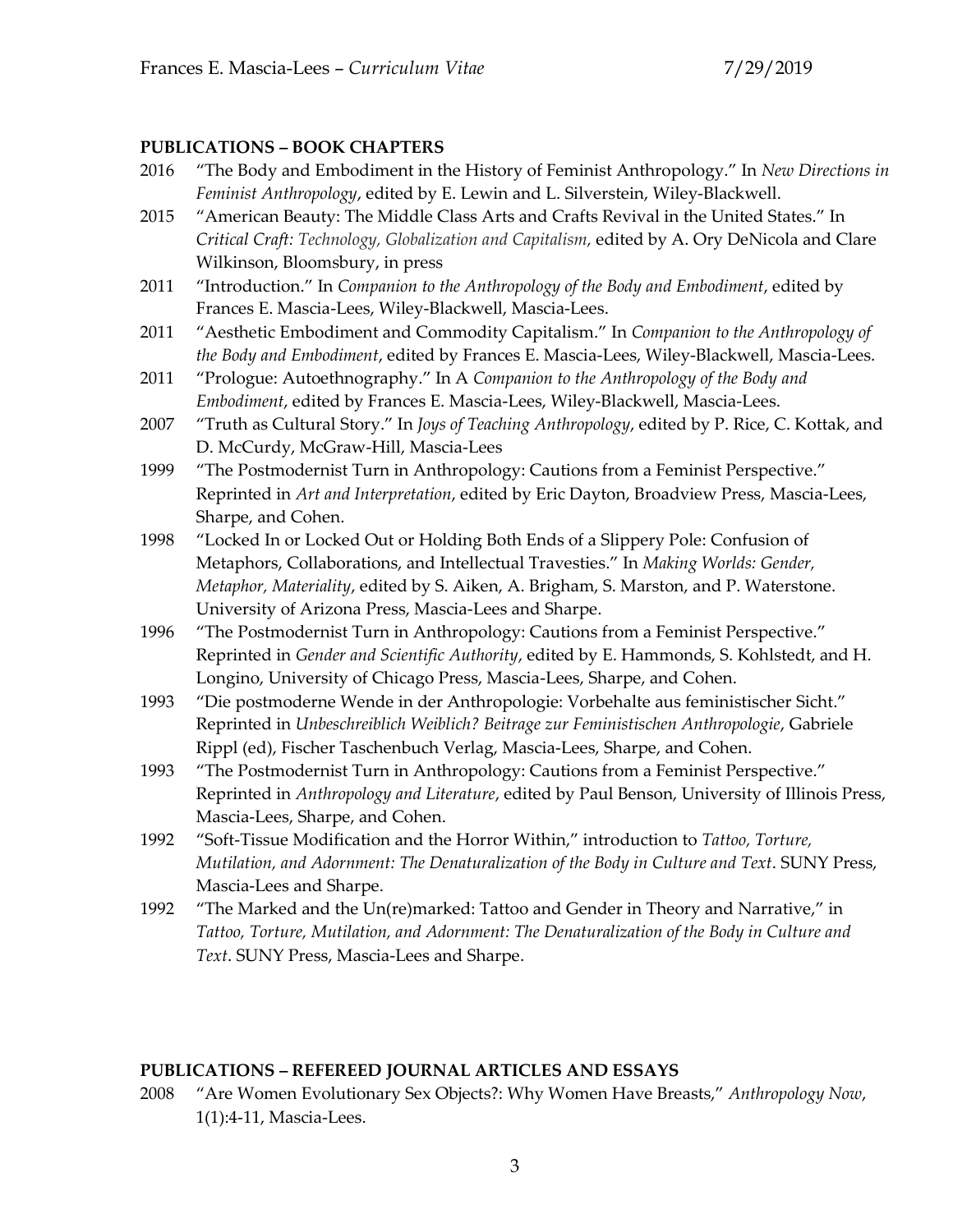- 2006 "Cruelty, Suffering, and Imagination: The Lessons of J.M. Coetzee," *American Anthropologist*, 108 (1): 84-87, Mascia-Lees and Sharpe.
- 2003 "Introduction: Language Ideologies, Rights, and Choices: Dilemmas and Paradoxes of Loss, Retention, and Revitalization." *American Anthropologist,* 105 (4): 1-2, Mascia-Lees and Lees.
- 2002 "Are Women Evolutionary Sex Objects?" *Culture Matters: A Journal of Contemporary Life*, 1 (1): on line journal, Mascia-Lees.
- 1998 "Drawing Shadows to Stone: The Photography of the Jesup North Pacific Expedition, 1897- 1902." *Journal of Museum Anthropology,* 22 (2): 50-57, Mascia-Lees.
- 1998 "Cultural Encounters: Conquest, Colonialism, Travel, Anthropology, and the 'Writing' of Culture." In *International Studies in the Next Millennium: Meeting the Challenge of Globalization*, edited by Julia A. Kushigian, Praeger Publishers, 141-152, Mascia-Lees.
- 1998 "The Other as Fetish." *Reviews in Anthropology,* 337-348, Mascia-Lees.
- 1996 "Women Writing [and] Their Bodies: Exploring the Conjunction of Writing Difficulties, Eating Disorders, and the Construction of Self and Body among American Female Adolescents." *Berkeley Journal of Sociology*, 167-181, Mascia-Lees and Sharpe.
- 1995 "Piano Lessons." *American Anthropologist*, 763-769, Mascia-Lees and Sharpe.
- 1994 "The Anthropological Unconscious." *American Anthropologist,* 649-660, Mascia-Lees and Sharpe.
- 1993 "The British Virgin Islands as Nation and Desti-nation: Representing and Siting Identity in a Post-Colonial Caribbean." *Social Analysis,* 130-151, Cohen and Mascia-Lees.
- 1993 "Always Believe the Victim/Innocent Until Proven Guilty/There is No Truth: The Competing Claims of Feminism, Humanism, and Postmodernism in Interpreting Charges of Harassment in the Academy." *Anthropological Quarterly*, 87-98, Sharpe and Mascia-Lees.
- 1992 "Culture, Power, and Text: Anthropology and Literature Confront Each 'Other,'" *American Literary History*, 678-696, Mascia-Lees and Sharpe.
- 1991 Reply to Kirby's Comment on 'The Postmodernist Turn in Anthropology: Cautions from a Feminist Perspective.'" *Signs: Journal of Women in Culture and Society*, 401-408, Mascia-Lees, Sharpe, and Cohen.
- 1990 "White Women and Black Men: Differential Responses to Reading Black Women's Texts." *College English,* 142-153, Sharpe, Mascia-Lees, and Cohen.
- 1989 "Investigating the Biocultural Dimensions of Human Sexual Behavior." *Medical Anthropology*, 367-383, Mascia-Lees, Tierson, and Relethford.
- 1989 "The Postmodernist Turn in Anthropology: Cautions from a Feminist Perspective." *Signs: Journal of Women in Culture and Society*, 7-33, Mascia-Lees, Sharpe, and Cohen. Reprinted in *Conversations in Anthropology: Anthropology and Literature*, 1990. Special issue of the *Journal of the Steward Anthropological Society*, 251-282.
- 1989 "Lasers in the Jungle: Reconfiguring Questions of Human and Non-Human Primate Sexuality." *Medical Anthropology*, 351-366, Cohen and Mascia-Lees.
- 1987 "Double Liminality and the Black Woman Writer." *American Behavioral Scientist,* 101-114, Mascia-Lees, Sharpe, and Cohen.
- 1986 "Evolutionary Perspectives on Permanent Breast Enlargement in Human Females." *American Anthropologist,* 423-428, Mascia-Lees, Relethford, and Sorger.

### **PUBLICATIONS – BOOK REVIEWS**

2010 Review of *Anthropology and Social Theory: Culture, Power, and the Acting Subject* by Sherry Ortner, *American Ethnologist*, 37:4.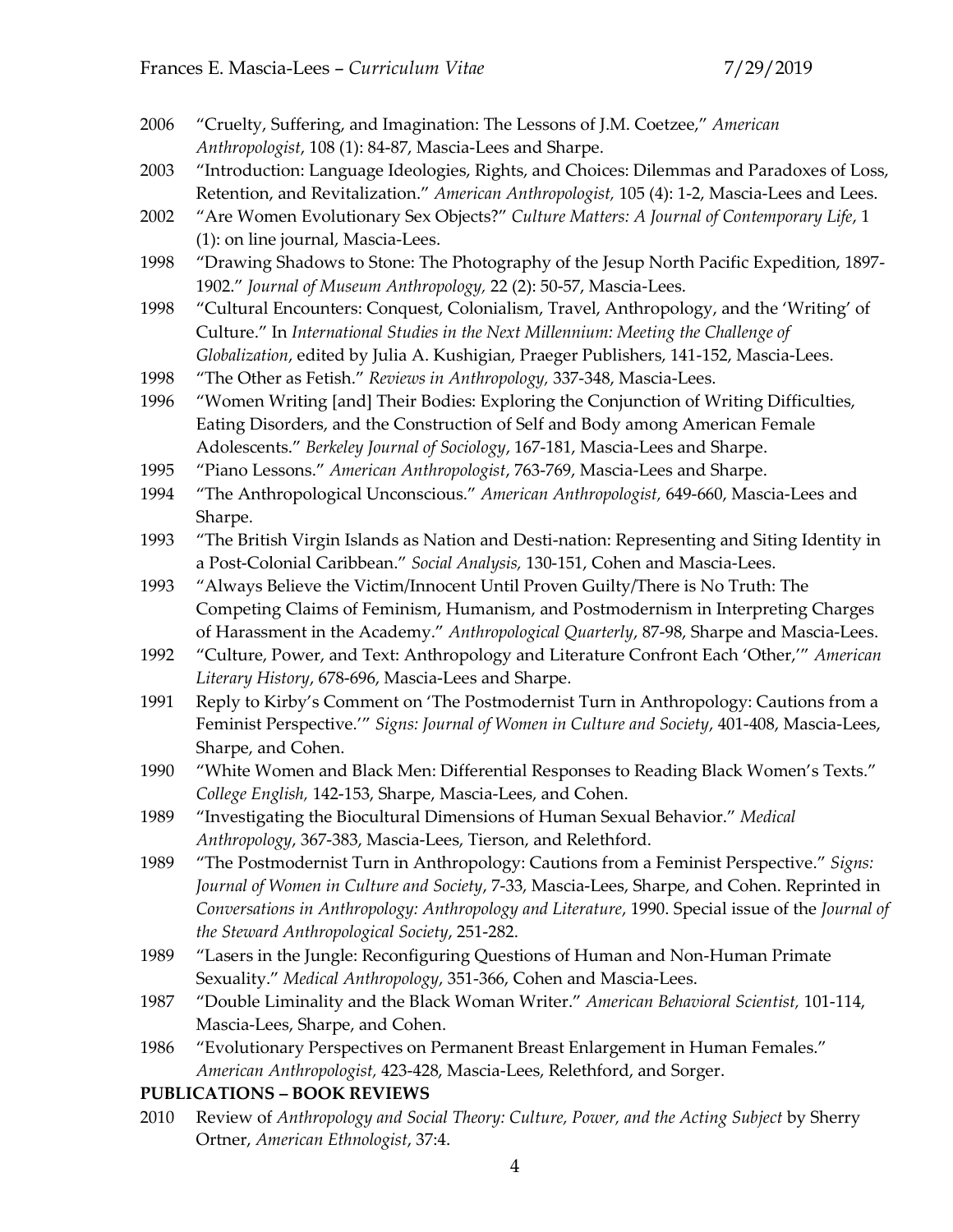- 2006 Review of *Culture on Tour* by Edward Bruner. *American Ethnologist,* 31 (1): 98.
- 2001 Review of *Bodies of Inscription: A Cultural History of the Modern Tattoo Community* by Margo DeMello. *American Ethnologist*, 3.
- 2000 Review of *Sensuous Scholarship* by Paul Stoller. *American Ethnologist (AE),* 27.
- 1999 Review of *The Convict and the Colonel* by Richard Price. *American Anthropologist*, 217-18.
- 1998 Review of *Own or Other Culture* by Judith Okely. *Journal of Anthropological Research*, 258-60.
- 1997 Review of *Evil Sisters: The Threat of Female Sexuality and the Cult of Manhood* by Bram Dijkstra. *American Anthropologist*, 26-27.
- 1995 Review of *Rereading Cultural Anthropology*, edited by G. Marcus. *AE,* 423-24.
- 1995 Review of *Bodylore,* edited by Katherine Young. *American Anthropologist*, 172-73.
- 1992 Review of *Uncertain Terms: Negotiating Gender in American Culture*, edited by Faye Ginsburg and Anna Lowenhaupt Tsing. *American Anthropologist*, 710-11.
- 1991 Review of *A Group Called Women: Sisterhood and Symbolism in the Feminist Movement* by Joan Cassell. *American Anthropologist*, 223-224.
- 1984 Review of *Nisa: The Life and Words of a !Kung Woman* by Marjorie Shostak. *Mentalities: An Interdisciplinary Journal,* 31.

# **PUBLICATIONS – OTHER**

- 2014 "Tattooing and Piercing." In *Encyclopedia of Gender and Sexuality Studies*, edited by Nancy Naples. Wiley-Blackwell, in press, by invitation.
- 2014 "Anthropology." In *Encyclopedia of Human Sexuality*, edited by Patricia Whelan and Anne Bolin. Wiley-Blackwell, in press, by invitation.
- 2006 "Reimagining Globality: Toward an Anthropological Physics. *Anthropology News*, May 2006, 47 (5): 9-11, Mascia-Lees and Himpele.
- 2006 "Can Biological and Cultural Anthropology Coexist?" *Anthropology News*, January 2006, 47 (1): 9-13, Mascia-Lees.
- 2004 "Anthropology." *New Book of Knowledge*, Grolier Press, by invitation.
- 1998 "Cultural Norms of Romance." *Reader's Guide to Women's Studies*, edited by Eleanor B. Amico. Fitzroy Dearborn Publishers, by invitation.
- 1986 "The Angel on the Farm." *Christian Science Monitor*, March 5, Sharpe and Mascia-Lees.
- 1983 "A Preliminary Model of Women's Status in Contemporary Societies. Published abstract/ paper. Educational Research Information Center, ERIC, by invitation.
- 1983 "Educational Stratification in Contemporary Societies."Published abstract/paper, ERIC, by invitation.

# **CONSULTANTSHIPS**

- 2007 Media Programming, Indigo Films
- 2002-2003 Faculty and Curriculum Development, Bard HS/Early College
- 2000 Media Programming, MSNBC
- 1999-2000 Media Programming, WGBH
- 1999 Media Programming, City Arts

# **CONSULTANTSHIPS (cont'd))**

- 1997 Curriculum Development, Toor Cumming Center, Connecticut College
- 1992 Media Programming, ABC News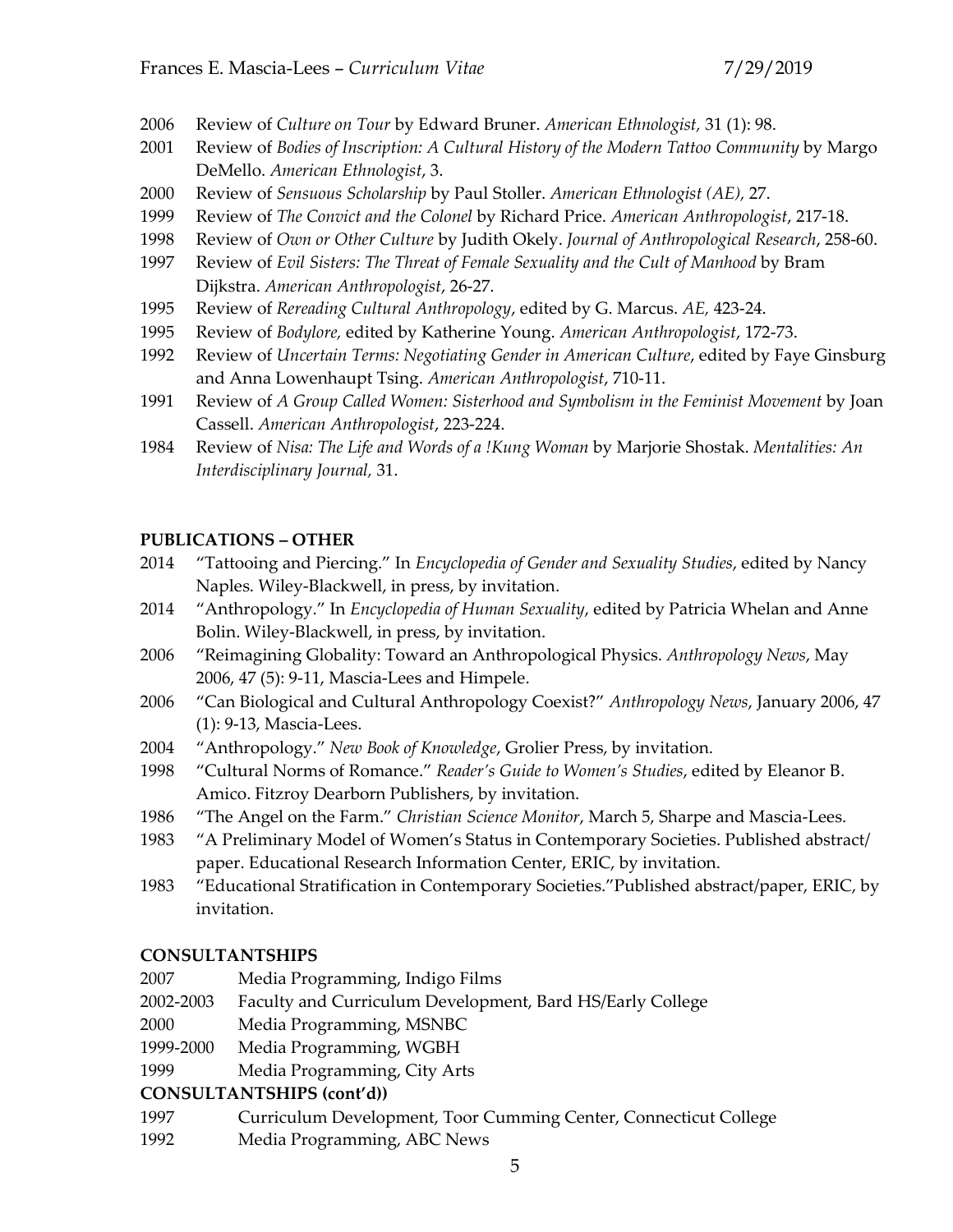- 1991 Curriculum Development, Program in Curriculum Revision, Ford Foundation
- 1991 Media Programming, Program in Curriculum Revision, Ford Foundation

### **PRESS INTERVEWS AND MEDIA APPEARANCES**

- July 2106 Interview for Podcast. Audible.
- Feb. 2014 On-camera interview: "Tattooing and Piercing," Rutgers University
- July 2011 On-line interview: "Are Women Evolutionary Sex Objects?: Why Women Have Breasts," *Cosmopolitan Magazine*
- Aug. 2008 On-air interview: "Make-up for Men," BBC
- Aug. 2004 Press Interview: "Rude Awakening: Is Polite Society a Thing of the Past?," *Home News Tribune*
- Oct. 2005 Press Interview: "Traveling Seminar 101," *Daily Targum*
- Aug. 2000 On-camera interview: MSNBC documentary, "Tattoo"
- Nov. 1999 On-camera interview: PBS special, "Body Art"
- June 1997 Press Interview: "Body Piercing" by Sarah Glazer, *The Washington Post*
- May 1993 Press Interview: "Body Gilding" by Rick Emrich, *Tucson Weekly*
- April 1993 Television Guest Appearance: *The Jane Pratt Show*, Lifetime Channel
- Nov. 1991 Press Interview: "The Culture Club," by Paul Galloway*, Chicago Tribune*
- Sept. 1990 Press Interview: "Is Man Born to War?" by G. O'Connor*, Berkshire Eagl*e
- Nov. 1982 Radio Interview: "The Uses and Misuses of Biology in Society," WQBK

## **PRESENTATIONS – CONFERENCE PAPERS**

- November 2013, "From Body to Embodiment in the History of Feminist Anthropology: An Idiosyncratic Excursion through Binaries." Invited Executive Session: "Feminist Publics, Current Engagements: Gender, Culture, and Society Forty Years Later." 112<sup>th</sup> Annual Meeting of the AAA, Chicago, IL
- June 2012, "Ethnographies of the U.S. Middle-Class Home: Barriers and Possibilities." Conference on "Domestic Methodologies." Centre for Studies of Home (The Geffrye Museum of the Home and Queen Mary, University of London), London, GB
- March 2012, "Sensing History: Aesthetic Embodiment in Everyday Life." Panel on "Societal Visions of the Past and Social Change." Hungarian Academy of Sciences, Budapest, Hungary
- November 2011, "Practical Sense: The Art of Craft in the Revival of the Arts and Crafts Movement." 110<sup>th</sup> Annual Meeting of the AAA, Montreal, CA
- April 2011, "Sensing Politics: Intersubjectivity, Interobjectivity and Affective Engagement." Paper presented at the 10th Congress of the Societé Internationale d´Ethnologie et de Folklore (SIEF). Lisbon, Portugal, with Nell Quest
- November 2010, "Sensing Late Capitalism: An Ethnography of an Aesthetic." 109th Annual Meeting of the AAA, New Orleans, LA
- December 2009, "Head, Heart, Hand: A Socialist Aesthetic in the U.S. Capitalist Middle-class Home." 108th Annual Meeting of the AAA, Philadelphia, PA
- May 2008, "Consuming Body of Theory." OSI Discipline Meetings, Arushta, Ukraine.

## **PRESENTATIONS – CONFERENCE PAPERS (cont'd)**

• November 2006, "Theorizing Global Intimacies." 105<sup>th</sup> Annual Meeting of the AAA, San Jose, CA, with P. Sharpe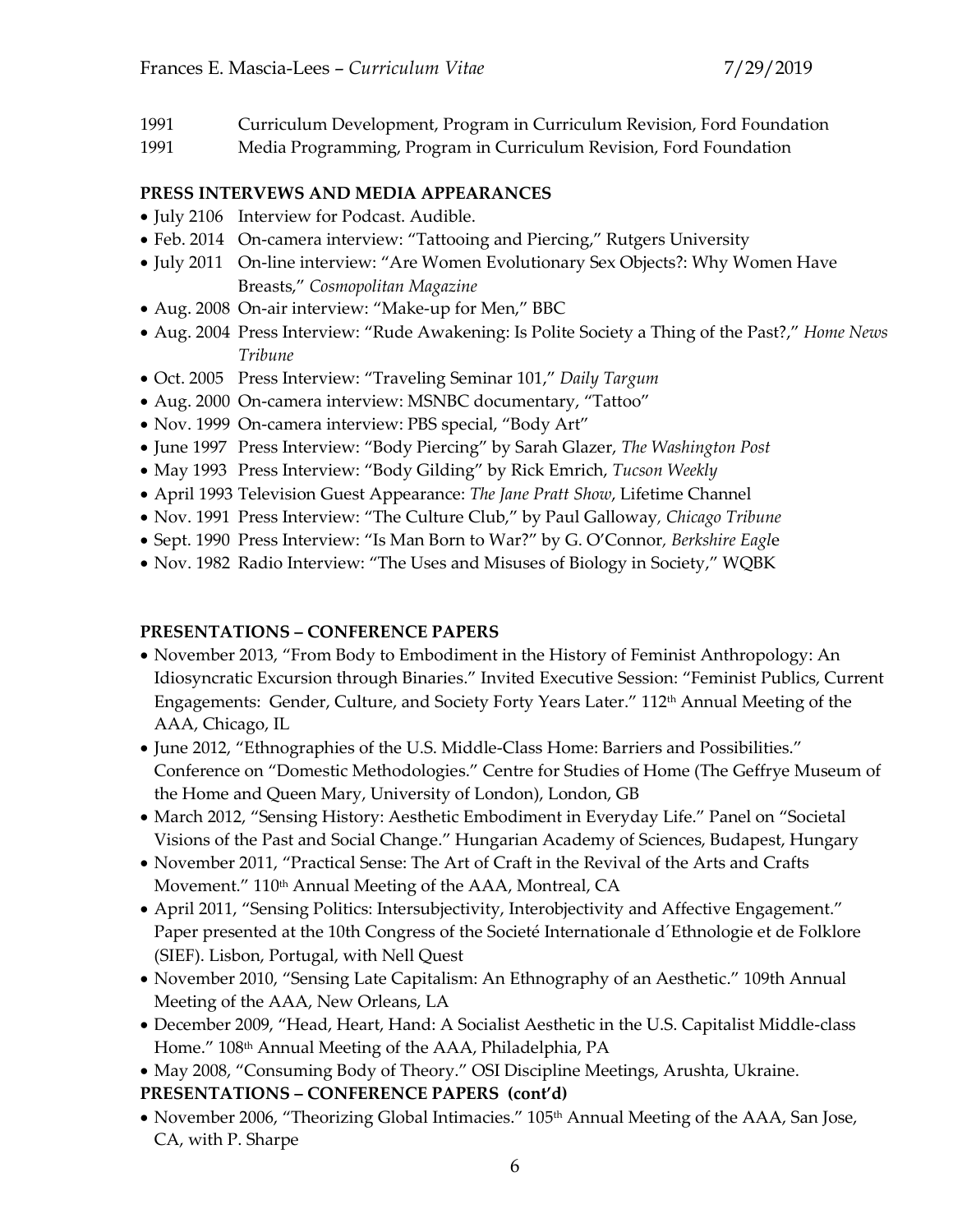- December 2005, "Uses of the Imagination." 104nd Annual Meeting of the AAA, Washington, D.C.
- November 2003, "Temporalities of the Present: Reimag(in)ing Globality." 102<sup>nd</sup> Annual Meeting of the AAA, Chicago, IL, with C. Cohen and J. Hempele
- November 2002, "Global Bodies: Race, Gender, and the Politics of Global Restructuring." 101<sup>st</sup> Annual Meeting of the AAA, New Orleans, LA
- November 2001, "Global Transformations: From the Bonaventure Hotel to the World Trade Center." 100<sup>th</sup> Annual Meeting of the AAA, Washington, DC, with P. Sharpe
- November 1999, "Challenges to Creativity." 98<sup>th</sup> Annual Meeting of the AAA, Chicago, IL
- November 1997, "The Ideology of an Aesthetic: Modernity, Postmodernity and the Aestheticization of the Everyday." 96<sup>th</sup> Annual Meeting of the AAA, Washington, DC, with P. Sharpe
- June 1996, "Cultural Encounters." Conference on International Programs, Connecticut College, New London, CT
- November 1993, "Subjectivities: Postmodernism and Psychological Anthropology." Respondent to invited session of the Association for Psychological Anthropology. 92<sup>nd</sup> Annual Meeting of the AAA, Washington, DC, with P. Sharpe.
- November 1993, "The Return of the Repressed: Anthropology and Erotic/Exotic Desires." 92<sup>nd</sup> Annual Meeting of the AAA, Washington, DC, with P. Sharpe.
- October 1993, "Locked In/Locked Out or Robots in Limbo: An Embarrassing Confusion of Metaphors." Special invitational conference. Southwest Institute for Research on Women, Tucson, AZ, with P. Sharpe.
- December 1992, "The Rebirth of the Royal Patrilineage: Self-Help Hollywood Style." 91<sup>st</sup> Annual Meeting of the AAA, San Francisco, CA, with P. Sharpe.
- March 1992, "Toward a Concrete Semiotics: Tourism, Identity and Difference in the British Virgin Islands." Annual Meeting of the American Ethnological Society, Memphis, TN, with C. Cohen.
- November 1991, "An Oblique Look: Retheorizing the Gaze in Anthropology." 90<sup>th</sup> Annual Meeting of the AAA, Chicago, IL, with P. Sharpe.
- March 1991, "Buccaneers, Beauty Queens, and Calypso: Caribbean Modes of Negotiating Identity in a Post-Colonial Context." Annual Meeting of the American Ethnological Society, Charleston, NC, with C. Cohen.
- December 1990, "Worlds in Collision: Feminism and Postmodernism in the Humanist Academy." 89th Annual Meeting of the AAA, New Orleans, LA, with P. Sharpe.
- April 1990, "Tattoo, Power, and the Female Body: Inscribing Male Culture." Annual Meeting of the American Ethnological Society, Atlanta, GA, with P. Sharpe.
- November 1989, "The Making and Unmaking of the Female Body: Subjection and Agency in Postmodern Theory and Culture." 88<sup>th</sup> Annual Meeting of the AAA, Washington, DC, with P. Sharpe and C. Cohen.
- November 1988, "Reading the Female Body." 87<sup>th</sup> Annual Meeting of the AAA, Phoenix, AZ, with P. Sharpe.
- November 1988, "Women Writing Their Bodies: An Ethnographic and Textual Analysis." Annual Meeting of the Midwest Modern Language Association, St. Louis, MO, with P. Sharpe. **PRESENTATIONS – CONFERENCE PAPERS (cont'd)**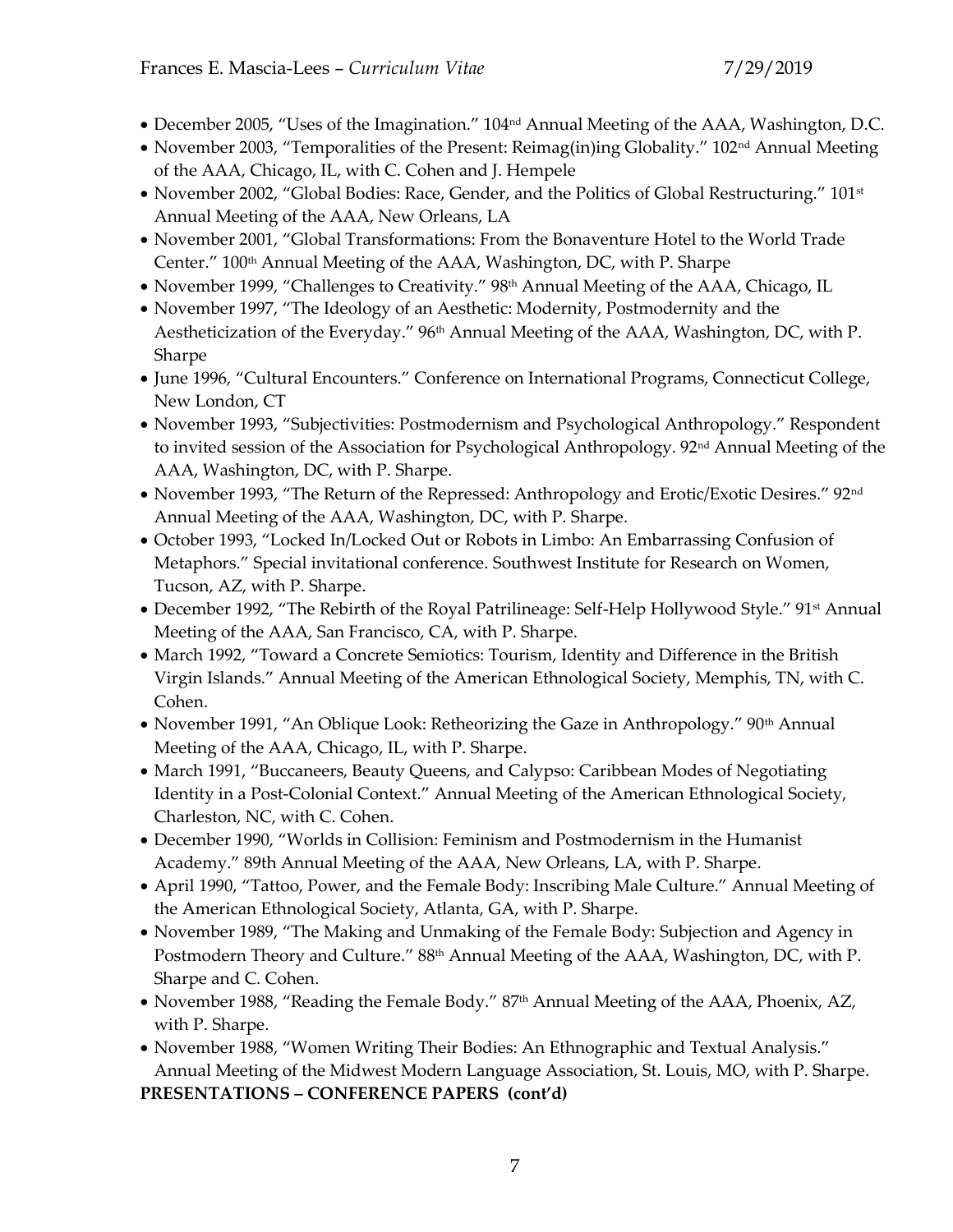- November 1988, "Feminism and the 'New': Response to 'An Explanation of New Literary History with an Attitude: The Case of Edith Wharton'" by Dale Bauer. Annual Meeting of the Midwest Modern Language Association, St. Louis, MO, with C. Cohen.
- November 1987, "The Subversion of Subject in the New Ethnography." 86<sup>th</sup> Annual Meeting of the AAA, Chicago, IL, with P. Sharpe and C. Cohen.
- June 1987, "Marginality and Liminality: An Exploration of White Women Reading Black Women's Texts." 9<sup>th</sup> Annual Conference of the National Women's Studies Association, Atlanta, GA, with P. Sharpe and C. Cohen.
- February 1987, "Double Liminality and the Black Woman Writer." Program for the Study of Women and Men in Society, University of Southern California, Los Angeles, CA, with P. Sharpe and C. Cohen.
- December 1986, "Differential Human Reproductive Strategies: Developing Research Strategies for Biocultural Investigation." 85<sup>th</sup> Annual Meeting of the AAA, Philadelphia, PA.
- March 1986, "Text as Myth: A Symbolic Analysis of Feminist Mythology." Annual Meeting of the Northeast Anthropological Association, Buffalo, NY, with P. Sharpe and C. Cohen.
- December 1985, "The Use and Abuse of Sexual Selection in Current Theories of Hominid Evolution." 84<sup>th</sup> Annual Meeting of the AAA, Washington, DC, with R. Schmidt.
- April 1985, "The Evolution of Kinship: Primate Sexual and Social Behavior as a Model of Early Hominid Kinship Organization." Annual Meeting of the Northeast Anthropological Association, Lake Placid, NY, with C. Cohen.
- November 1984, "Evolutionary Perspectives on Permanent Breast Enlargement in Human Females." 83rd Annual Meeting of the AAA, Denver, CO, with J. Relethford and T. Sorger.
- April 1984, "The Impact of Economic Development and Modernization on Women in Third World Countries: A Consideration of Women's Domestic Position." Annual Meeting of the NY State Women's Studies Association, Brooklyn College, Brooklyn, NY.
- March 1984, "Sexual Behavior and Bipedalism in Human Evolution: A Critique of the Gallup-Suarez Hypothesis." Annual Meeting of the Northeast Anthropological Association, Trinity College, Hartford, CN, with J. Relethford.
- June 1983, "Educational Stratification in Contemporary Nations." 5<sup>th</sup> Annual Conference of the National Women's Studies Association, Ohio State University, Columbus, OH.
- March 1983, "A Cross-National Analysis of Economic Stratification." Annual Meeting of the Northeast Anthropological Association, Syracuse University, Syracuse, NY.
- Mar**c**h 1983, "Anthropological Research on Women in Contemporary Societies." Research on Women Colloquia Series, SUNY Albany, Albany, NY.
- December 1982, "The Determinants of Women's Status in Contemporary Societies." 81<sup>st</sup> Annual Meeting of the AAA, Washington, DC
- July 1982, "Conceptual Difficulties in Anthropological Studies of Women's Status." First International Conference of Research and Teaching Related to Women, Simone de Beauvoir Institute, Concordia University, Montreal, Canada.
- March 1982, "Assessing Indicators of Women's Status in Contemporary Nations." Annual Meeting of the Northeast Anthropological Association, Princeton University, Princeton, NJ.
- October 1979, "Culture Change and Persistence: The Political History of the Mashpee Indians, 1870-1975." Annual Meeting of the American Society for Ethnohistory, Albany, NY.

## **PRESENTATIONS – INVITED SPEAKER**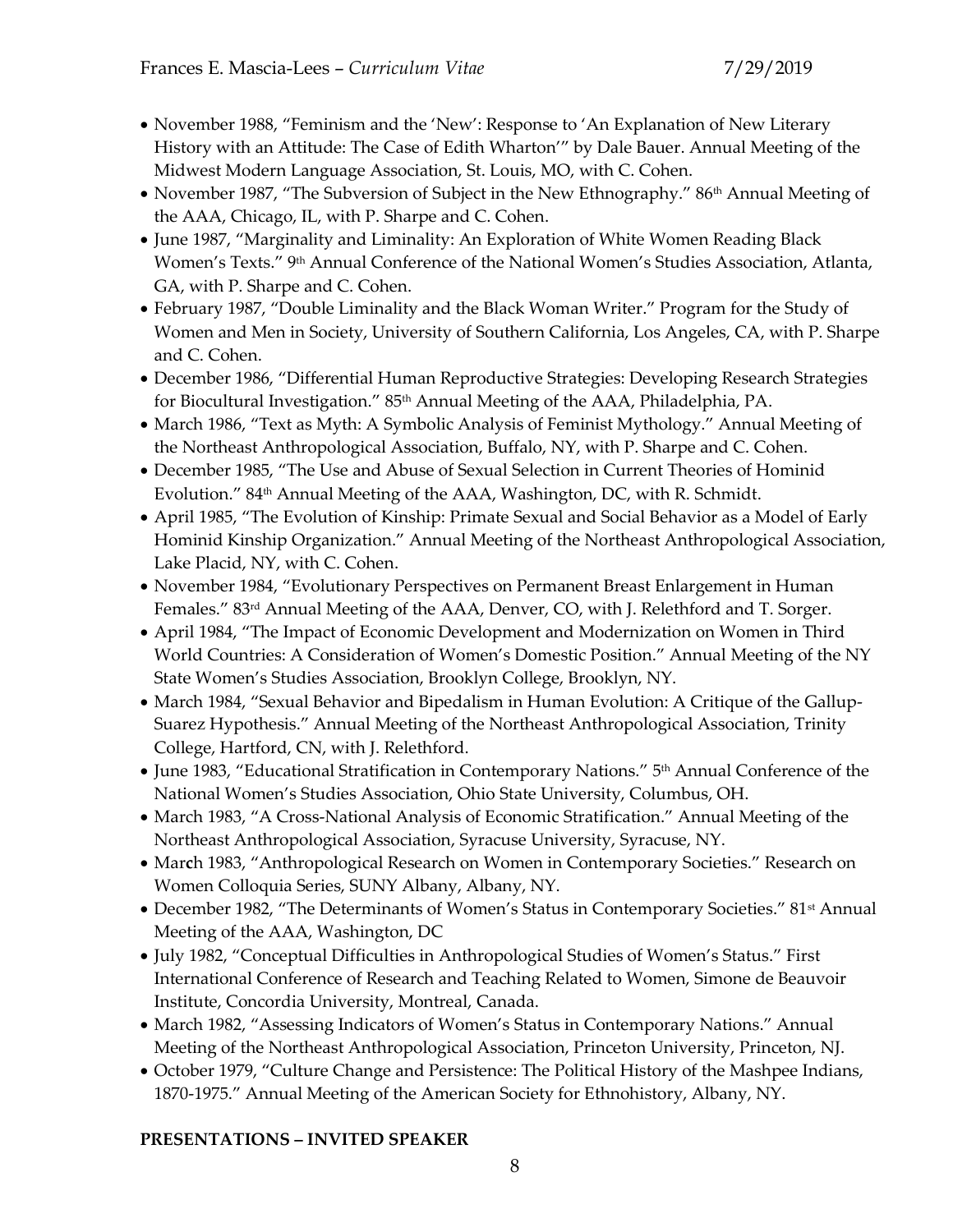- February 2014, "From Body to Embodiment in the History of Feminist Anthropology: An Idiosyncratic Excursion through Binaries." Conference on "Feminist Publics, Current Engagements: Gender, Culture, and Society Forty Years Later," University of Florida, Gainesville, Fl
- May 2012, ""The Ethnography of an Aesthetic: The Arts and Crafts Revival in the United States," Parson's School of Design, New York, NY
- March 2012, "Phenomenologies of Capitalism," Center for Social Sciences, Tblisi State University, Tbilisi, Georgia
- March 2012, "Sensing Late Capitalism: An Ethnography of an Aesthetic." Department of Sociology Colloquium Series, Rutgers University, New Brunswick, NJ
- February 2012, "Sensing Anthropology: How the Anthropologist Knows." SAS Honors Colloquium, Rutgers University, New Brunswick, NJ
- March 2011, "Ethnography and Democracy." Invited Speaker. Department of Anthropology, Princeton University. Princeton, NJ
- December 2008, "Global Intimacies." Invited Discussant. 107th Annual Meeting of the AAA, San Francisco, CA
- December 2007, "Constructivist Evolutionary Anthropology: Beyond Nature/Nurture." Invited Discussant. 106th Annual Meeting of the AAA, Washington, DC
- November 2007, "Rethinking Anthropology's Spatial Geophysics." Invited Lecture. Dept. of Philosophy. Sophia University, Bulgaria
- April 2003, "The Great Rift: Can Biological Anthropology and Cultural Anthropology Co-exist?" Plenary Speaker, Annual Meeting of the American Association of Physical Anthropology, Tempe, AZ.
- March 2003, "Writing Anthropology." Invited Lecture. Bard College.
- December 2001, "Engaged Anthropology." Invited Lecture. Dept. of Anthropology, Hunter College.
- March 2001, "Darkness in Eldorado: Ethical Dilemmas and the Politics of Anthropology." Panel Discussant, Science Seminar Series. Sarah Lawrence College.
- February 2001, "Taking a Stand in a Postfeminist World." Invited Lecture. Bard College.
- December 1998, "Ethical Issues in Contemporary Anthropology." Invited Lecture. Dept. of Anthropology, Hunter College.
- November 1997, "The Relevance of the Modern for the Postmodern." Invited Lecture. Sophomore Seminar Lecture Series, Bard College.
- November 1997, "Truth as Cultural Story." Convocation Address, Bard College.
- December 1996, "Reflections on Feminist-Postmodernist Anthropology." Invited Lecture. Dept. of Anthropology, Hunter College.
- December 1996," The Marked and the Unmarked: Deconstructing 'The Birthmark'." Invited Class. Edgemont High School, Scarsdale, NY.
- April 1994, "The Anthropological Unconscious and Other Reflections on the New Ethnography." Invited Lecture. Anthropology Speaker Series, SUNY Albany.
- April 1994, "Travel as Cultural Politics." Guest class in innovative teaching techniques. Excellence in Teaching Program, Dept. of Anthropology, Rutgers
- April 1994, "The Anthropological Unconscious and Other Reflections on the New Ethnography." Invited Lecture. Dept. of Anthropology, Rutgers

**PRESENTATIONS – INVITED SPEAKER (cont'd)**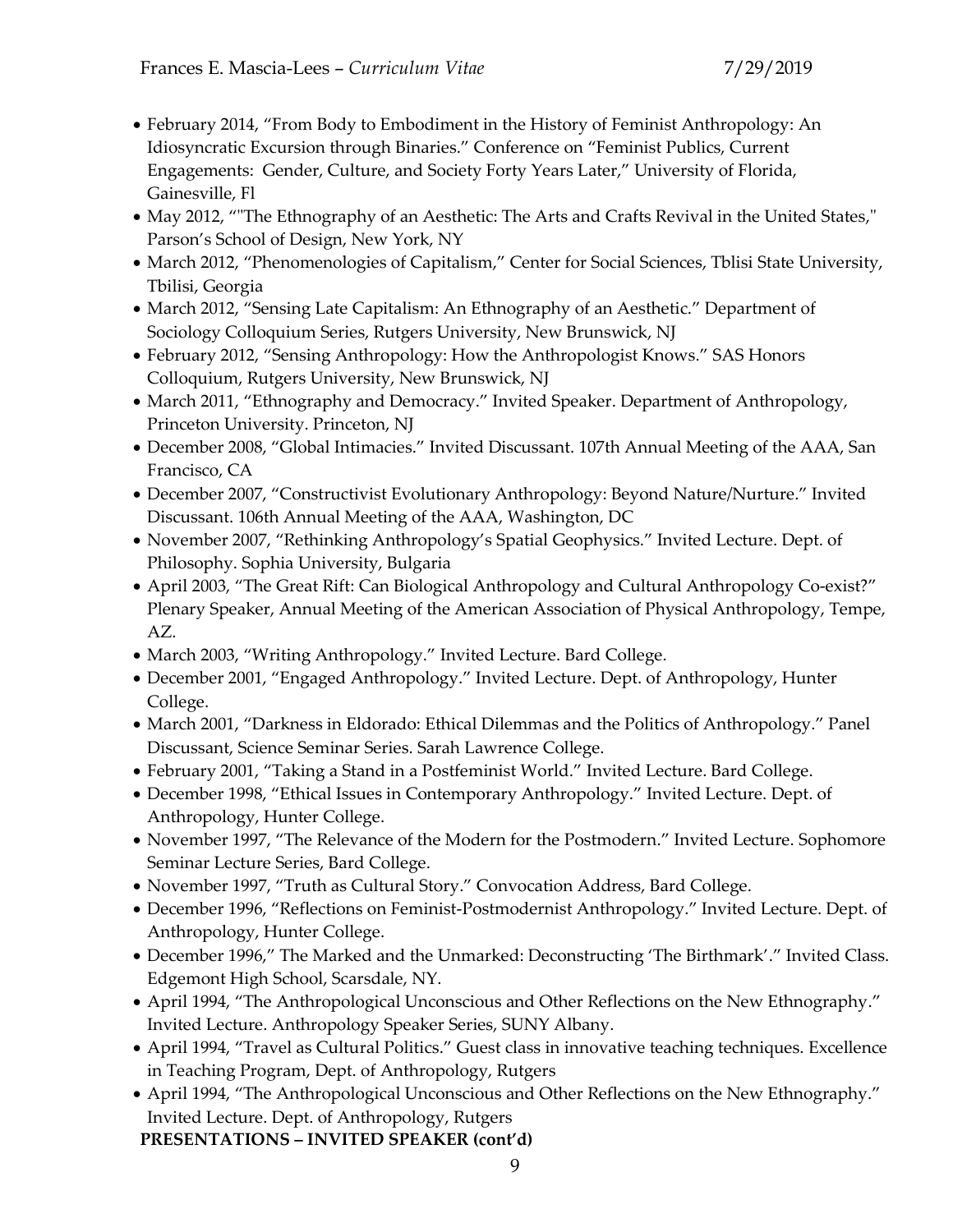- March 1994, "The Anthropological Unconscious and Other Reflections on the New Ethnography." Invited Lecture. Distinguished Speaker Series, CUNY Graduate Center.
- November 1994, "The Relevance of the Modern for the Postmodern." Invited Lecture. Sophomore Seminar Lecture Series, Bard College.
- November 1993, "The Relevance of the Modern for the Postmodern." Invited Lecture. Sophomore Seminar Lecture Series, Bard College.
- January 1993, "The Representation of Difference and the Politics of Identity." Featured Guest Speaker, PEW Seminar on "Representing Difference," Mount Holyoke College, Mount Holyoke College.
- November 1992, "The Competing Claims of Feminism, Humanism, and Postmodernism in Interpreting Sexual Harassment in the Academy", with Pat Sharpe. Invited Lecture. Anthropology Dept. Colloquium, University of Massachusetts at Amherst.
- September 1992, "Fit: Episodes in the History of the Body." Invited Panel Discussant, Massachusetts Foundation for the Humanities.
- May 1992, "Representations of the Body." Featured Guest Speaker, PEW Roundtable Seminar, Mount Holyoke College.
- April 1992, "Race, Gender and the Gaze", with P. Sharpe. Invited Lecture. Faculty Forum Series. Bard College.
- February 1992, "Race, Gender and the Gaze", with P. Sharpe. Visiting Scholar Presentation, Five College's Women's Studies Research Center, Mount Holyoke College.
- March 1992, "The Marked and the Un(re)marked: Tattoo and Gender in Theory and Narrative", with P. Sharpe. Keynote Address at the Conference on Writing and the Body, State University of New York at Buffalo, Buffalo, NY.
- September 1991, "The Female Body in Postmodern Consumer Culture", with P. Sharpe. Invited Speaker. Women's Issues Study Group, Bennington College.
- June 1991, "Beyond Integration: Feminism and Postmodernism in the Humanist Academy." Keynote Speaker at the Conference on "Integrating Class, Race, and Gender into the Curriculum and Research," SUNY Albany.
- February 1990, "The Female Body in Postmodern Consumer Culture", with P. Sharpe. Invited Lecture. Women's Issues Study Group, Women's Studies Lecture Series, Bard College.
- December 1990, "The Female Body in Postmodern Consumer Culture", with P. Sharpe. Invited Lecture. Women's Issues Study Group, Faculty Forum Series, Bard College.
- February 1987, "Myth and Ritual as Interpretations of Human Experience." Invited Lecture. Freshman Seminar Lecture Series, Bard College.
- September 1986, "Myth and Ritual as Interpretations of Human Experience." Invited Lecture. Freshman Seminar Lecture Series, Bard College.
- September 1985, "Sexual Selection or Natural Selection?: The Evolution of Human Female Breasts." Invited Lecture. Joint Faculty Lecture Series, Bard and Simon's Rock Colleges.
- April 1984, "Assessing the Impact of Economic Development Programs on Women in the Third World." Invited Lecture. Dept. of Sociology, SUNY Albany.
- March 1984, "Sexism, Racism, and Classism: A Critique of the History of Anthropological Thought." Invited Lecture. SUNY Albany, Albany, NY.
- May 1983, "Economic Development and Women's Poverty in Third World Nations." Invited Lecture. Dept. of Sociology, Anthropology, and Social Work, Skidmore College. **PRESENTATIONS – INVITED SPEAKER (cont'd)**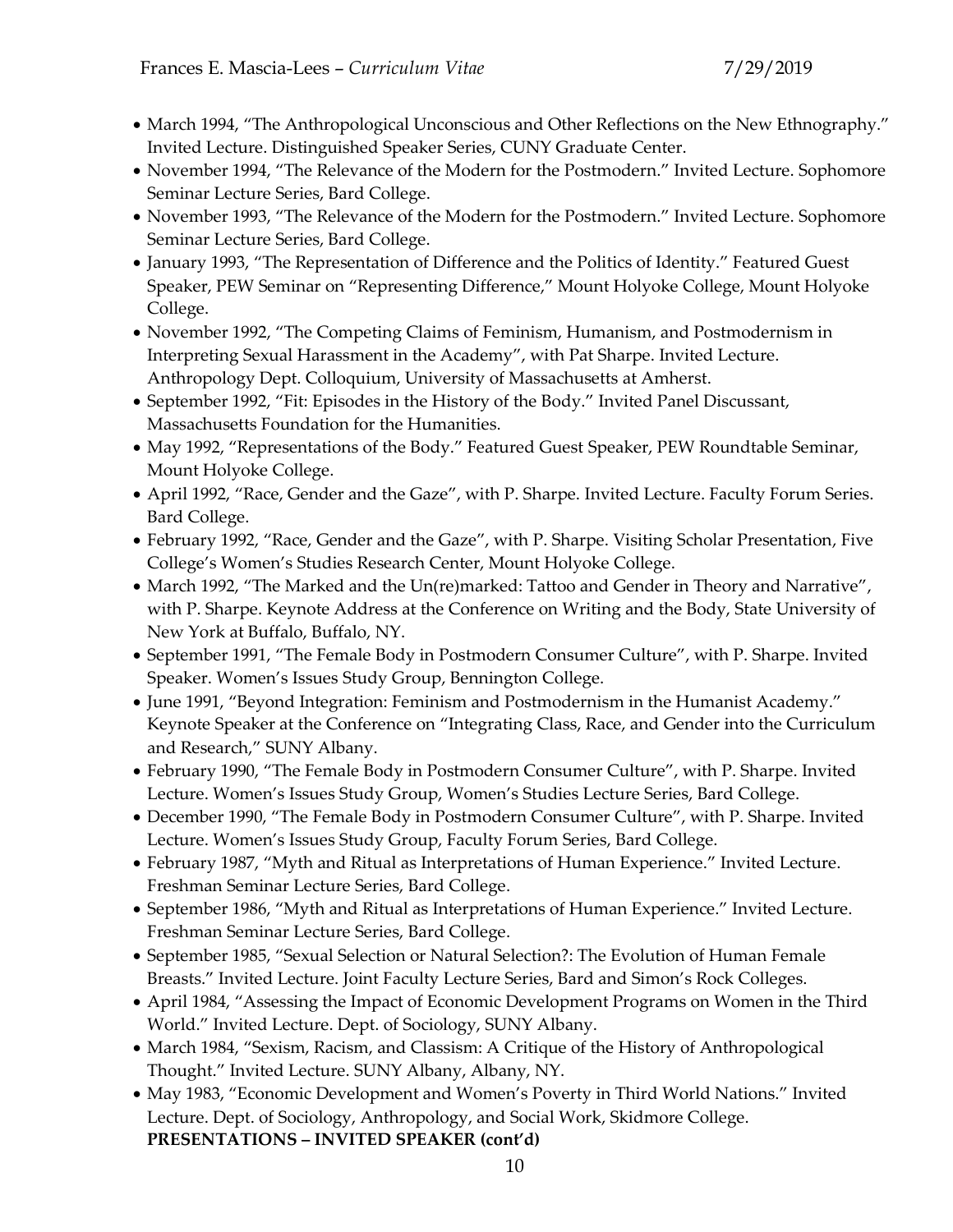- May 1983, "Women and Poverty in the Third World." Invited Lecture. Dept. of Anthropology, SUNY, College at New Paltz.
- March 1983, "Perspectives on Women in the History of Anthropology." Invited Lecture. Women's Studies Program, SUNY Albany.
- November 1982, "An Analysis of Theories of Sexual Stratification in the History of Anthropological Thought." Invited Lecture. Dept. of Sociology, Anthropology, and Social Work, Skidmore College.
- September 1982, "An Analysis of Women's Labor Force Participation in Contemporary Societies." Invited Lecture. Dept. of Sociology, Anthropology, and Social Work, Skidmore.
- March 1982, "Bias and Other Problems in the Study of Women." Invited Lecture. Women's Studies Program, SUNY Albany.
- April 1981, "Anthropology and the Study of Women." Invited Lecture. Women's Studies Program, SUNY Albany.
- May 1982, "Anthropological Perspectives on Sex Roles and the Status of Women." Invited Lecture. Dept. of Anthropology and Women's Studies Program, State University of New York, College at Oneonta.

# **SYMPOSIUM ORGANIZER AND/OR CHAIR**

- November 2012, Session Organizer and Chair, "Sensing The Political: Materiality, Aesthetics, and Embodiment." Double session.  $111<sup>th</sup>$  Annual Meeting of AAA, San Francisco, CA, with N. Quest.
- November 2011, Session Organizer. "Crafting Value/Valuing Craft," invited session of the Society for Humanistic Anthropology. 110<sup>th</sup> Annual Meeting of AAA, Montreal, Canada.
- April 2011, Session Organizer and Convener of six sessions on "Home Bodies: Phenomenological Investigation of 'Being at Home.'" 10th Congress of SIEF, Lisbon, Portugal, with Nell Quest.
- November 2010, Chair, "Narrative of Struggle, Vulnerability, and Aesthetic Choices." 109th Annual Meeting of AAA, New Orleans, LO.
- December 2009, "The End/s of Beauty: Aesthetics, Ontology, and Embodiment in Ethnographic Inquiry." Symposium Organizer. 108th Annual Meeting of the AAA, Philadelphia, PA
- September 2009, Panel on "Narrative and Memory." Invited Moderator Conference on "Genocide and Mass Violence: Memory, Symptom, and Intervention." Center for the Study of Genocide and Human Rights, Rutgers-Newark
- November 2006, "Global Intimacies." Symposium organizer. 105th Annual Meeting of the AAA, San Jose, CA
- November 2004, "Confronting the Metaphysical, Ethical, and Moral in a World of Cruelty and Suffering: The Lessons of J. M. Coetzee." Symposium organizer. 103rd Annual Meeting of the AAA, San Francisco, CA – meetings cancelled
- November 2003, "Of Time and the Body: Objects, Bodies, Persons, and the Impacts of Globalization." Symposium chair. 102nd Annual Meeting of the AAA, Chicago, IL.
- November 2002, "Global Bodies: Race, Gender, and the Politics of Global Restructuring." Symposium organizer (with C. Cohen) and chair. 101st Annual Meeting of the AAA, New Orleans, LA
- November 2001, "Remapping Anthropology in the Age of Globalization." Symposium chair. 100th Annual Meeting of the AAA, Washington, DC

**SYMPOSIUM ORGANIZER AND/OR CHAIR (cont'd)**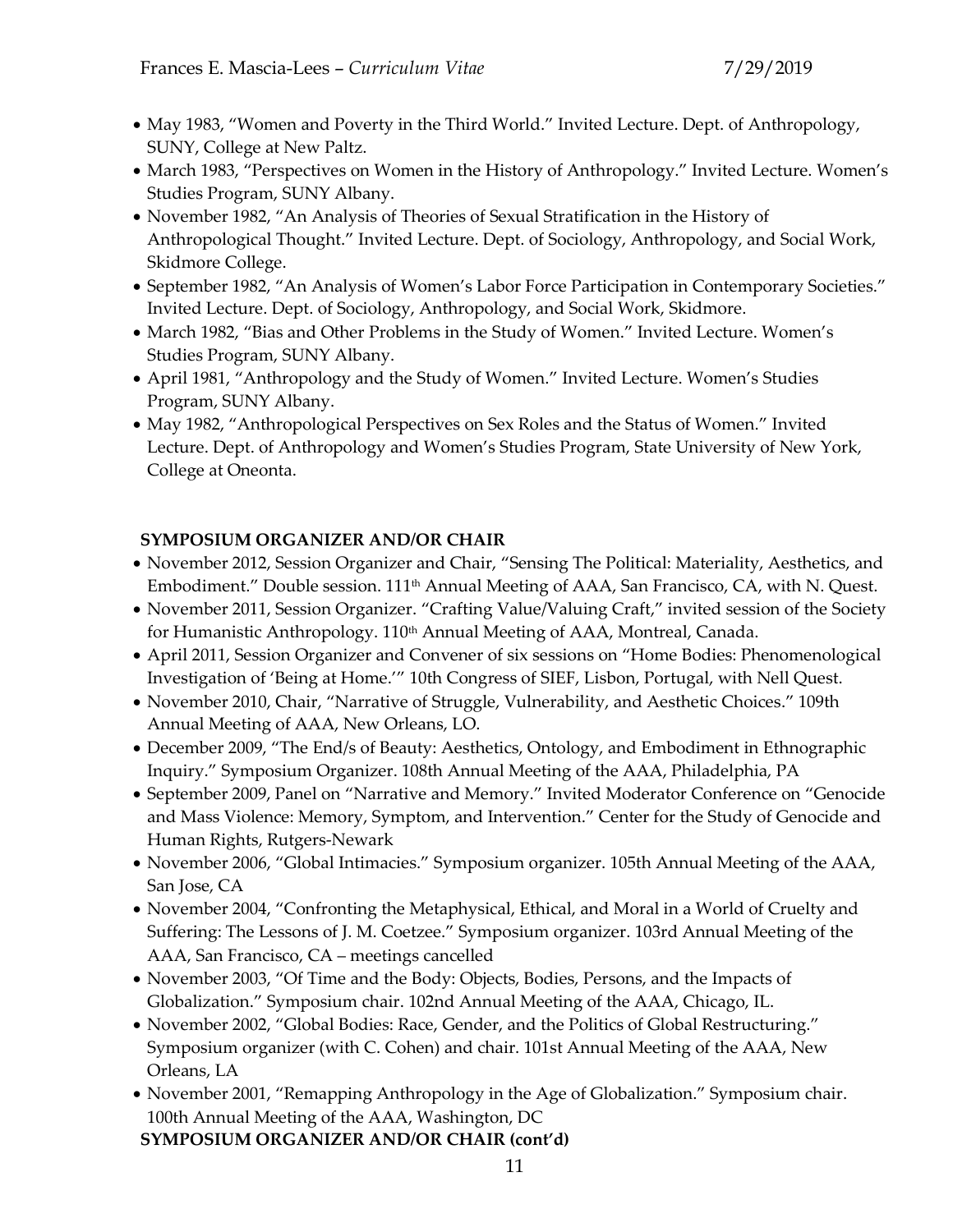- November 1997, "Culture, Politics, and the Aesthetics of Everyday Life." Symposium chair. 96th Annual Meeting of the AAA, Washington, DC
- November 1995, "Anthropology: The Trade Show." Symposium organizer and chair. 94th Annual Meeting of the AAA, Washington, DC
- March 1992, "Empire and Desire: The Commodification of the Exotic in Post-Colonial Contexts." Symposium organizer, with C. Cohen. Annual Meeting of the American Ethnological Society, Memphis, TN
- November 1991, "Sizing Up Men's Stories: Acculturation and Resistance." Symposium organizer, with P. Sharpe) and chair. 90th Annual Meeting of the AAA, Chicago, IL
- November 1990, "Constructing Meaningful Dialogue on Difference: Feminism and Postmodernism in Anthropology." Symposium organizer and chair. The Invited Session of the Assoc. for Feminist Anthropology. 89th Annual Meeting of the AAA, New Orleans, LA
- April 1990, "Tattoo, Torture, Distortion, and Disfigurement: The Denaturalization of the Body in Culture and Text." Symposium organizer and chair. Annual Meeting of the American Ethnological Society, Atlanta, GA
- November 1988, "Authoring Persons, Bodies, and Texts." Symposium organizer and chair. 87th Annual Meeting of the AAA, Phoenix, AZ
- November 1987, "Ethnographic Field Methodology." Acting session chair. 86th Annual Meeting of the AAA, Chicago, IL
- June 1987, "Literature and Cross-Cultural Identity." Session moderator. 9th Annual Meeting of the National Women's Studies Association, Atlanta, GA
- December 1986, "Human Sexuality in Biocultural Perspective." Symposium organizer and chair. 85th Annual Meeting of the AAA, Philadelphia, PA
- April 1985, "Insights into Human Evolution." Symposium organizer and chair. Annual Meeting of the Northeast Anthropological Association, Lake Placid, NY

# **INVITED WORKSHOPS/PANELS**

- July 2012, Workshop on "Taking Stock: Anthropology, Craft, and Artisans in the 21st Century." Participant. Funded by Wenner-Gren. Vancouver, WA
- October 2011, "How to Publish a Journal Article." Guest speaker, Department of Anthropology Wednesday Speaker Series. Rutgers University, New Brunswick, NJ
- December 2009, "How to Publish a Journal Article." Workshop Leader. Association of Feminist Anthropology, 108th Annual Meeting of the AAA, Philadelphia, PA
- November 2009, "Pursuing Academic Excellence with Limited Resources." Panel Discussant. Academic Leadership Program, Rutgers
- April 2008, Transforming Undergraduate Education and its Implications for Academic Departments. Roundtable Discussant. Rutgers
- February 2008, "Dealing with Challenging Colleagues." Panel Discussant. Academic Leadership Program, Rutgers
- November 2007, "How to Submit and Publish Your First Paper in a U.S. Journal." Workshop Leader. Dept. of Cultural Studies, Sofia University, Sofia, Bulgaria.
- February 2006 and March 2005, "How to Publish a Journal Article." Workshop Leader.

## **INVITED WORKSHOPS/PANELS (cont'd)**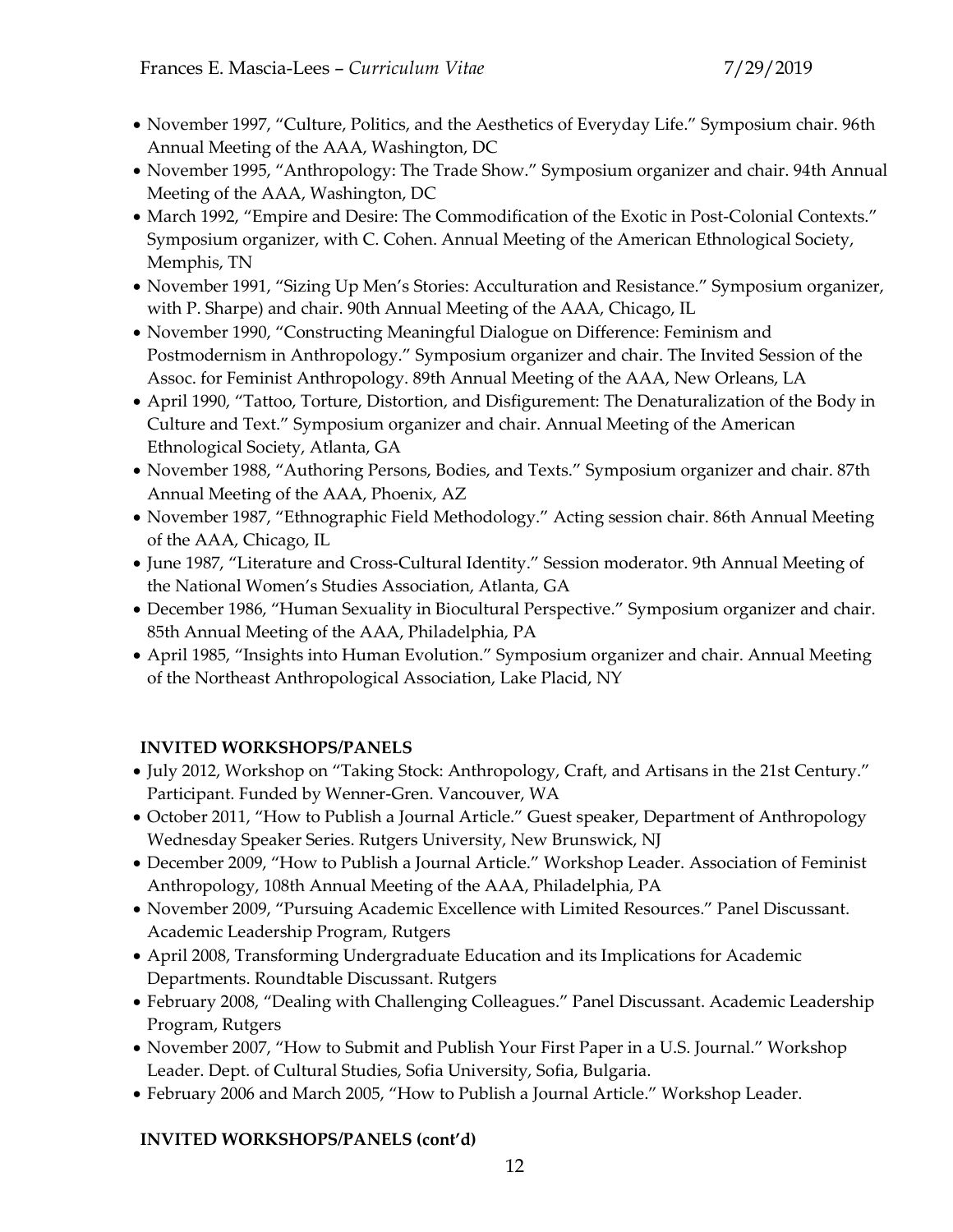- November 2006, December 2005, November 2003, "How to Publish your First Journal Article." Workshop Leader. 105th, 104nd, 102nd Annual Meeting of the AAA, San Jose, CA; Washington, D.C; Chicago, IL
- October 2006, "What New Chairs Need to Know." Panel Presentation. Academic Leadership Program's New Chairs' Orientation, Rutgers
- Graduate Programs, Women's and Gender Studies (with M. Hawksworth) and Dept. of Anthropology, Rutgers
- 2005, "Excellence in Research." Workshop Leader, New Faculty Seminar. Rutgers
- 2005, "Future Directions in Anthropology." Invited Speaker. Graduate School of New Brunswick Advisory Council Meeting. Rutgers
- November 2002, "Publishing in Scholarly Journals." Panel Discussant. Sponsored by the AAA's Committee on the Status of Women in Anthropology. 101st Annual Meeting of the AAA, New Orleans, LA
- September 1989, "Interpreting Text/Interpreting Culture: The Politics and Practice of Reading Cross-Culturally." Workshop Leader (with P. Sharpe). Minority Studies Workshop, Bard College

### **FIELDWORK SITES:**

Yucutan, Mexico; British Virgin Islands, multiple sites in U.S.

## **RESEARCH AND TEACHING INTERESTS**

## **The Body and Embodiment**

embodiment; gendered, racialized, and eroticized/exoticized bodies; politics and aesthetics; historic and contemporary body practices; the senses and aesthetics; materiality and semiotics of the body

## **Consumer Capitalism**

historic and contemporary consumer capitalism; phenomenologies of capitalism; commodities and materiality; commodified bodies, aesthetic consumption; tourism; cultural studies; the US

## **Gender, Race, and Difference**

feminist anthropology; historical and contemporary politics of gender, racial, and ethnic difference; difference and globalization; gendered, racialized and eroticized/exoticized bodies; race and the aestheticization of bodies and of politics

## **Psychology and Culture**

subjectivity; culture and desire; culture and imagination; theorizing the unconscious; language, subjectivity, and embodiment; cultural narratives and identity; therapeutization of U.S. society

## **Cultural Encounters and Conflict**

politics and ethics of historical and contemporary cultural encounters, including conquest, colonialism, tourism, ethnography, globalization, and transnationalism and the tensions and inequalities they create, perpetuate, and maintain

### **Politics of Cultural Representation**

ethnographic, documentary, and popular film; theorizing, reading, and writing ethnography; politics and poetics of ethnographic representation; colonialism and representation; anthropology and literature; cultural politics; cultural studies

### **RESEARCH AND TEACHING INTERESTS (cont'd)**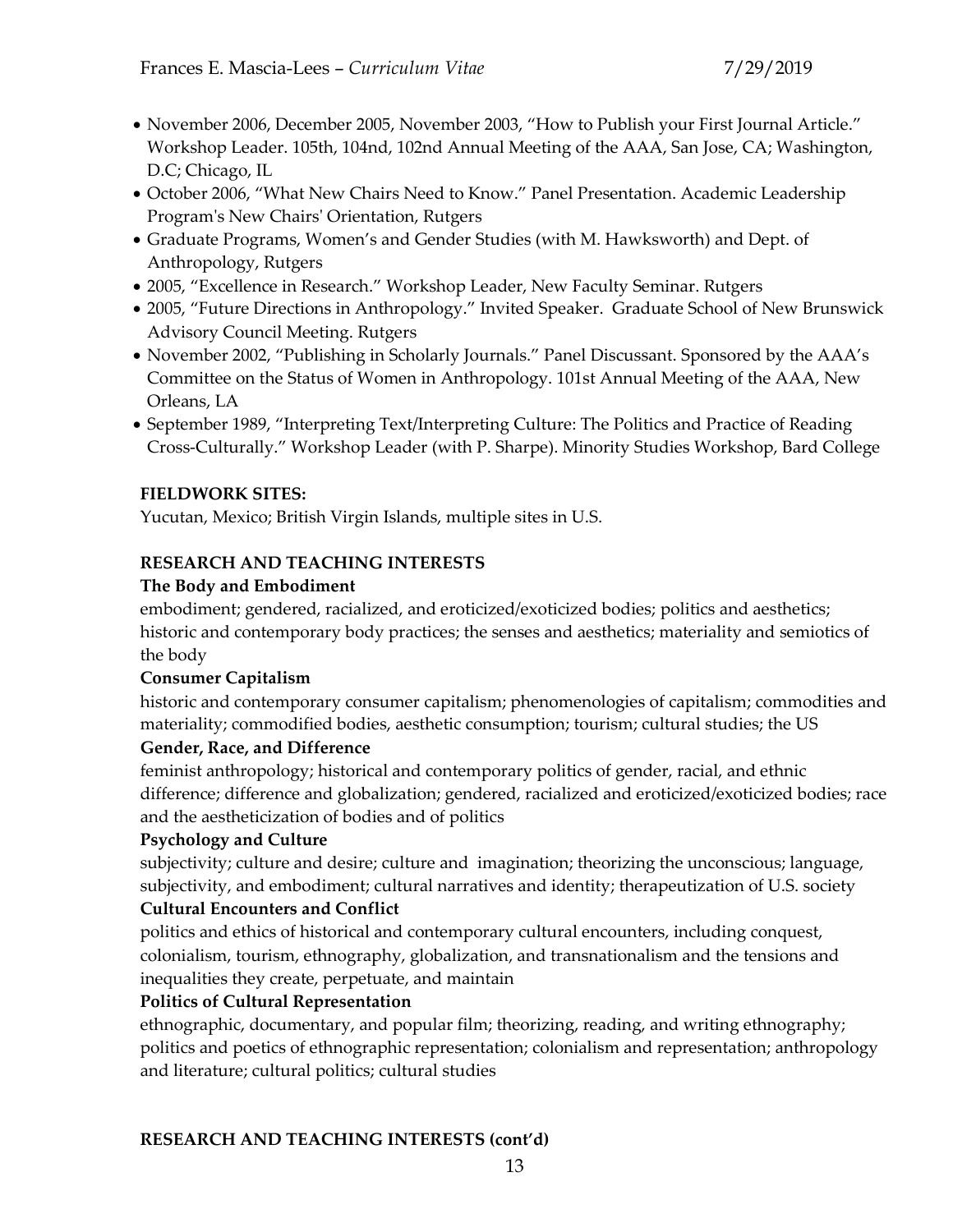## **History and Theory of Anthropology/Production of Knowledge/History of Ideas**

anthropological, critical, postcolonial, feminist, psychoanalytic, and post-structural theory; history of anthropology; philosophical anthropology; anthropological discourse and contemporary intellectual, political, and cultural trends; conceptual blind spots in contemporary anthropology; politics of knowledge production

### **COURSES TAUGHT**

Graduate Seminars Anthropology of the Body and Embodiment Culture and Desire Gender, Culture, and Political Engagement History of Anthropological Theory Phenomenologies of Capitalism Psychological Anthropology Theorizing and Writing Ethnography Introductory Anthropology Courses Introduction to Anthropology Introduction to Archaeology and World Prehistory Introduction to Cultural Anthropology Introduction to Cultural Ecology Introduction to Human Evolution Undergraduate Anthropology Courses/Seminars Anthropology of the Body Anthropology of Gender Anthropology Goes to the Movies: Ethnographic, Documentary, and Popular Film Colonialism and Cultural Representation Constructing Self/Constructing Other: the Politics of Hollywood Film Consuming Culture: Commodities and Consumption in a Transnational World Cultural Encounters: Conquest, Travel, Tourism, and Anthropology Cultural Politics of Nazism Ethnography of Women Exotic and Erotic in the 19th- and 20th-Century Western Imagination Extinction (Rutgers Signature Course) Interpreting Text/Interpreting Culture: Anthropology and Literature Reading Ethnographic Writing Interdisciplinary Social Science Seminars History of the Social Sciences Research Methods in the Social Sciences Cultural Studies Courses Contemporary Black Critical Thought Cultural Studies Women's and Gender Studies Courses Introduction to Women's Studies Perspectives on Women's Studies **COURSES TAUGHT (cont'd)**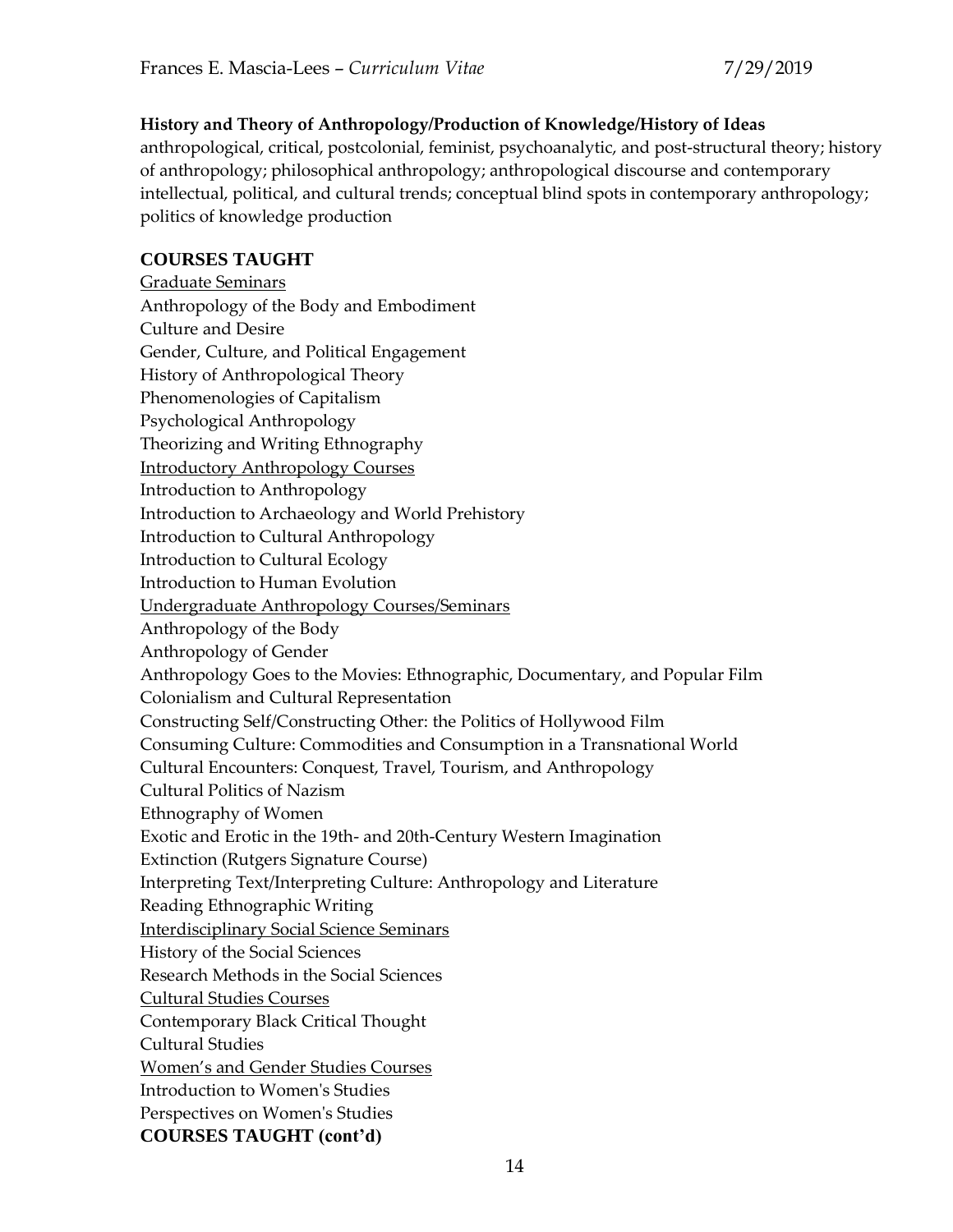Gender and Modernity General Education Seminars Moral Perspectives Utopian Thought and Communities Voices Against the Chorus: Late 19th and early 20th Century Social Thought

### **STUDENT COMMITTEES - RUTGERS**

### **Ph.D**

Dissertation Advisor Donna Auston, 2010-2017 Kartikeya Saboo, 2013-2016 (degree awarded 2016) Nell Quest (nee Balthrop-Flynn), 2005-2013 (degree awarded 2013) Emily McDonald, 2009-2011 (degree awarded 2011) Dissertation Committee Member Kartikeya Saboo, 2011-2013 Inga Veksler, 2010-2013 (degree awarded 2015) Assaf Harrel, 2010-2016 (degree awarded 2015) Tayo Jolaosho, 2006-2013 (degree awarded 2013) McDonald, Emily, 2007-2009 (degree awarded 2011) Chelsea Booth, 2005-2011 (degree awarded 2011) Debra Curtis 2004-2006 (degree awarded 2006) William Gordon/Proposal Defense Committee only, 2005 Kathryn Kluege, 2004 Field Statement Advisor (qualifying exams) Donna Auston, 2014 Sean Leavy, 2013-2014 Marlaina Martin, 2013 Tristan Jones, 2013 Assaf Harrel, 2009 Inga Veksler, 2009-2010 Nell Quest (nee Balthrop-Flynn), 2007 Chelsea Booth, 2006 Tracey Dye, 2005 Jane Park, 2005 Supervised Internships/Assistantships Noelle Molé, Ph.D. student, Anthropology Dept., 2005-07 Tatjana Aleksic, Ph.D. student, Comparative Literature Dept., 2004-05 Chelsea Booth, Ph.D. student, Anthropology Dept., 2004-05 Caterina Romero, Ph.D. student, Comparative Literature Dept., 2004-05 Julie Rajan, Ph.D. student, Comparative Literature Dept., 2004-05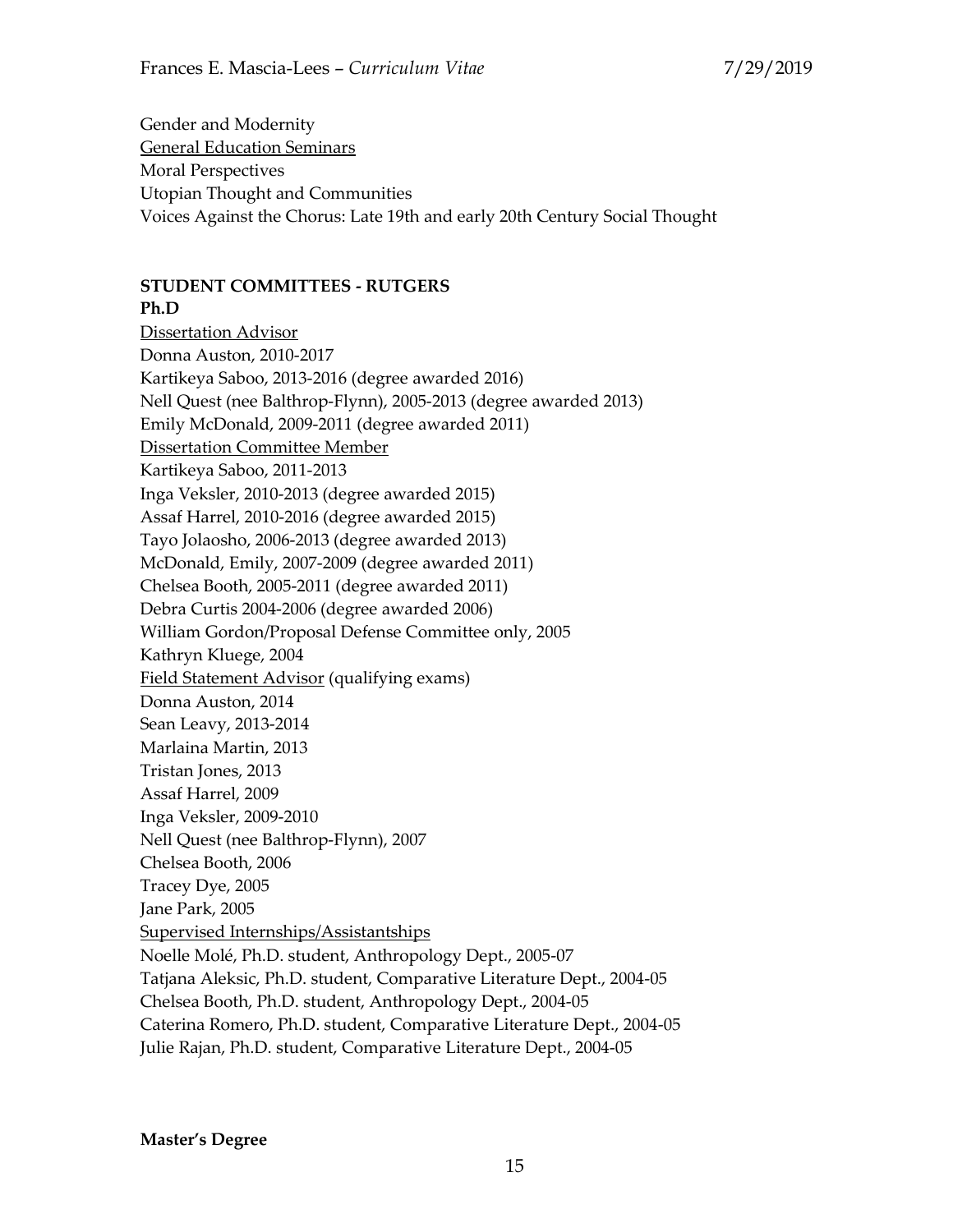Committee Member Gutierrez, Danielle, (WGS), 2013-14 McCarthy, Danielle (WGS), 2007

# **Undergraduates**

Advisor (Thesis, Independent Study) Ruth Quiles/Thesis Adviser, Anthropology Dept. Honor's Thesis, 2008-09, Henry Rutgers Prize. Janine Paninsky/ Independent Study Director, Study Abroad (France), 2008-09 Ashley Haughton/Thesis Advisor, Anthropology Dept. Honor's Thesis, 2006-2007 Anna Batler/ Thesis Advisor, Henry Rutgers Honor's Thesis, 2005-2006 Crystal Todd/ Thesis Advisor, Women and Gender Studies Dept. Honor's Thesis, 2004-2005

## Committee Member

Mary Thomas-Ridgway, Anthropology Dept. Honor's Thesis, 2011-12 Joanne Arellano, Women's and Gender Studies Dept., Internship Supervisor 2004-05

# **OTHER THESIS COMMITTEES**

Since 1983, I served as the primary advisor for over 50 theses, proposal defenses, field statements, and internships and as a member of the committee on 30 more at Hunter College, Sarah Lawrence College, Bard College (Annendale and Simon's Rock Campuses).

# **SELECTED PROFESSIONAL SERVICE**

Board Membership (other than editorial boards)

- Member, Executive Board, American Anthropological Association 2011-2014
- Member, Advisory Board, PBS's the Earth & Sky Radio Series on "Human Worlds, 2004-2013
- Member, Working Group, Culture Matters: a Journal of Culture in Contemporary Life, 2002-2007

# AAA Committees

- Long-Range Planning Committee, 2012-2015
- Communication and Science Committee (CSC) Liaison to *AA* Editor, 2012- 2014
- Member, CSC, 2011- 2014
- Member, Awards Committee, 2000-2002
- Liaison to Textor Committee, 2001-2002
- Member, Design Committee, 2001

## Article Reviews, Manuscript/Grant Proposal Reviews

*American Anthropologist, American Ethnologist, Anthropological Quarterly, Cultural Anthropology, Current Anthropology, Human Organization, Journal of Medical Anthropology, Journal of Ethology and Sociobiology, Journal of Human Ecology, Signs; Social Identities*, *Societies*, Blackwell Press, University of Michigan Press, Princeton University Press, SUNY Press, Indiana University Press; PSC-CUNY Research Award Program

Other Professional Service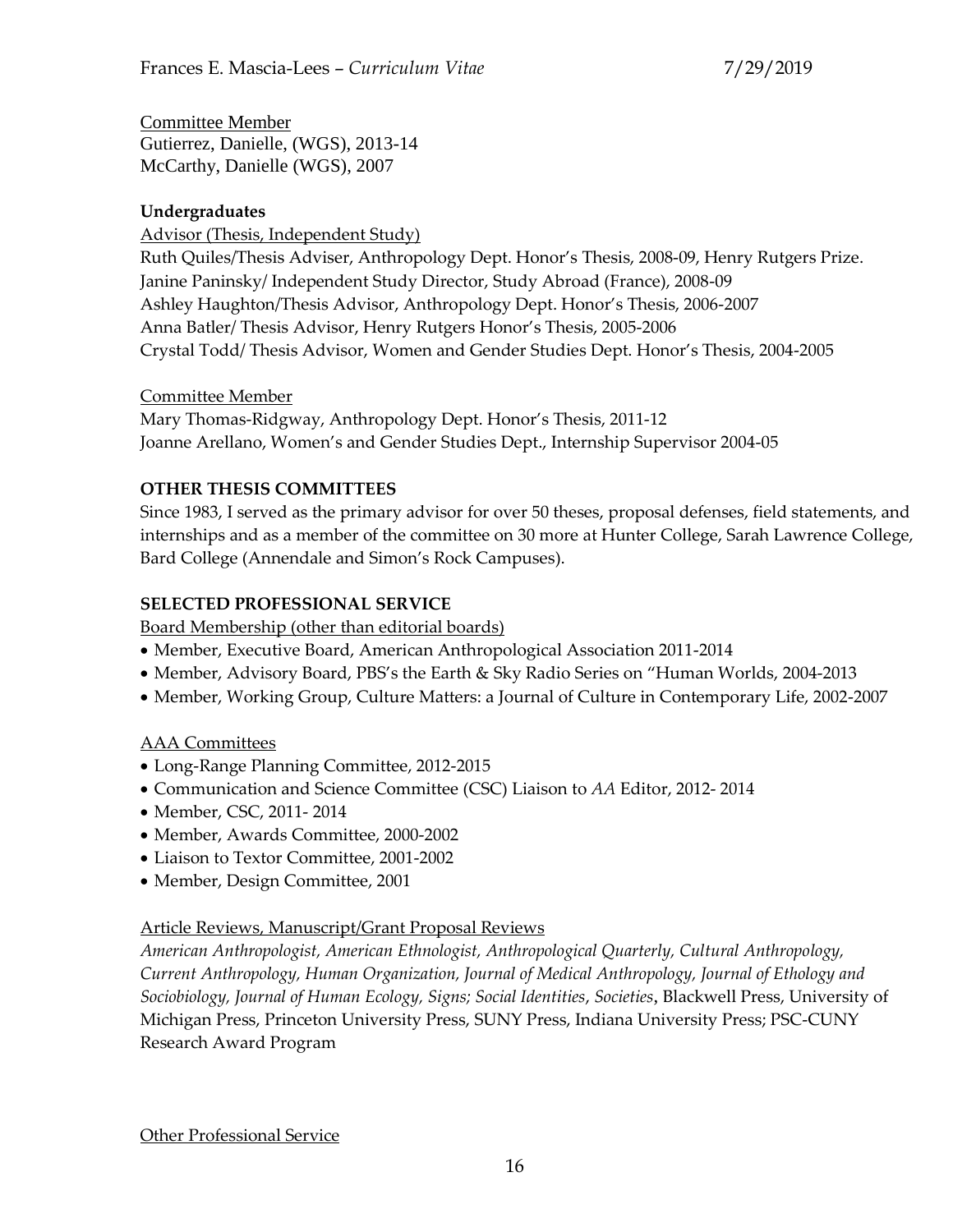- Mentor, AAA Leadership Mentoring Program, 2013
- External Reviewer, Department of Anthropology, Trinity College, 2011.
- Faculty Mentor, Kellogg Leadership Institute, 1999-2001

#### **RUTGERS SERVICE: SAS AND UNIVERSITY LEVEL**

Member, International Advisory Committee, 2011- Member, RU-New Brunswick Strategic Planning Committee, 2014 Member, Search Committee for Assistant VP of Centers for Global Advancement and International Affairs, 2013 Member, Community Engagement Committee, 2011- 2013 Co-chair, Internationalizing the Curriculum Committee, 2011-2013 Member, SAS Signature Course Committee, 2009 - 2010 Co-chair, Foreign Languages Advisory Committee, 2009 - 2010 Member, Committee on the Future of SAS, 2009 - 2010 Member, Kenya Study Abroad Program Review Committee, 2009 - 2010 Member, Search Committee for Dean of Douglass Residential College, 2009 - 2010 Mentor, New Chair Program, 2005 - 2006 and 2009 - 2010 Member, SAS International Studies Board, January 2007 - 2010 Member, International Studies Advisory Committee, 2007 - 2010 Member, Global Opportunity Awards, September 2007 - 2010 Member, Study Abroad: Africa Advisory Committee, 2007 - 2010 Member, Faculty Honorary Degree Committee, September 2006 - 2010 Member, Foreign Languages Advisory Committee, 2008 - 2009 Advisor, SAS Honor's Program, 2007 - 2009 Proposal reviewer, Office of Vice President for Research, 2009 Member, Selection Committee, Outstanding Alum, Douglass College, 2009 Reaccreditation Middle States Commission on Higher Education, March 2008 Participant, Foreign Languages and the University Curriculum Roundtable, December 2007 Member, Advisory Committee, "Edward Curtis Meets the Kwakwaka wakw" Film Restoration Project, 2007-2008 Member, A&P Evaluation Committee, Social Work, 2007 Member, Department Evaluation Committee, Jewish Studies, 2007 Member, Pathways Subcommittee, Douglass Residential College, 2007 - 2008 Member, Faculty Advisory Committee, Douglass Residential College, 2007- 2009 Member, Capital Campaign Priorities Sub-committee (Proposal Review), 2007 Leader, New Student Orientations, Summer 2007 Member, SAS Capital Campaign Faculty Advisory Committee, CCFAR, 2006- 2007 Member, Women and Gender Studies Admission Committee, 2006 Member, SAS Committee on Bylaws and Governance, 2006 Fellow, Douglass College, 2005-2007 Member, Douglass College Curriculum Committee, 2005-2007 Member, President's Traveling Seminar Advisory Committee, 2005 Member, Advisory Board, Institute for Research on Women, 2004-2007 **RUTGERS SERVICE: SAS AND UNIVERSITY LEVEL (cont'd)**